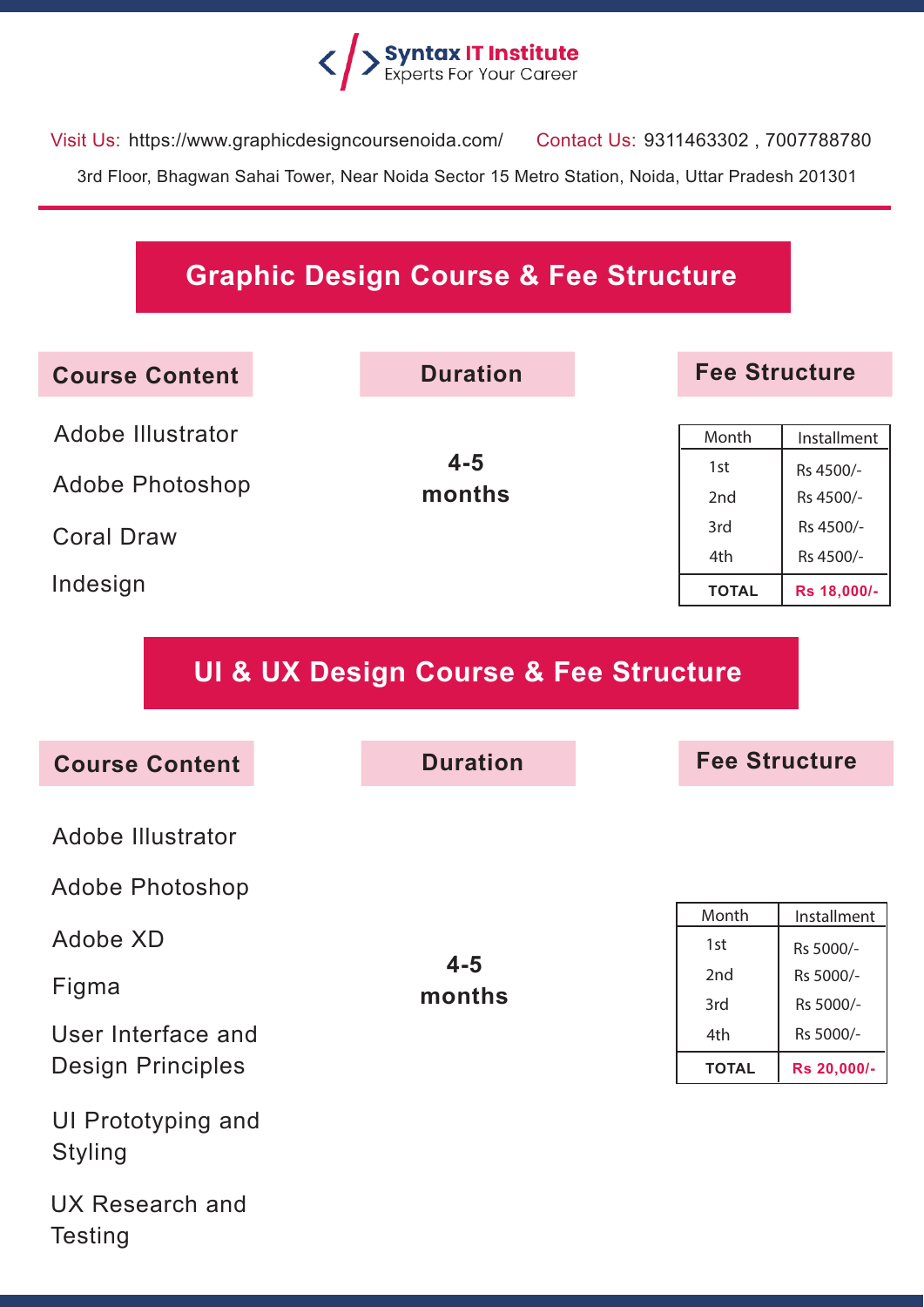

Visit Us: https://www.graphicdesigncoursenoida.com/ Contact Us: 9311463302 , 7007788780 3rd Floor, Bhagwan Sahai Tower, Near Noida Sector 15 Metro Station, Noida, Uttar Pradesh 201301

## **Web Design Course & Fee Structure**

| <b>Course Content</b>     | <b>Duration</b> |              | <b>Fee Structure</b>   |  |
|---------------------------|-----------------|--------------|------------------------|--|
| Adobe Photoshop<br>HTML-5 |                 | Month        | Installment            |  |
| CSS-3                     | 5<br>months     | 1st<br>2nd   | Rs 5000/-<br>Rs 5000/- |  |
| Javascript                |                 | 3rd<br>4th   | Rs 5000/-<br>Rs 5000/- |  |
| <b>JQuery</b>             |                 | <b>TOTAL</b> | Rs 20,000/-            |  |
| <b>Bootstrap</b>          |                 |              |                        |  |

## **Web Development Course & Fee Structure**

| <b>Course Content</b>            | <b>Duration</b> |              | <b>Fee Structure</b>   |  |
|----------------------------------|-----------------|--------------|------------------------|--|
| <b>Adobe Photoshop</b><br>HTML-5 |                 |              |                        |  |
| CSS-3                            |                 | Month        | Installment            |  |
|                                  |                 | 1st<br>2nd   | Rs 8000/-<br>Rs 8000/- |  |
| Javascript                       | 6               | 3rd          | Rs 8000/-              |  |
| <b>JQuery</b>                    | months          | 4th          | Rs 8000/-              |  |
| <b>Bootstrap</b>                 |                 | <b>TOTAL</b> | Rs 32,000/-            |  |
| <b>PHP</b>                       |                 |              |                        |  |
| My Sql                           |                 |              |                        |  |
| Wordpress                        |                 |              |                        |  |